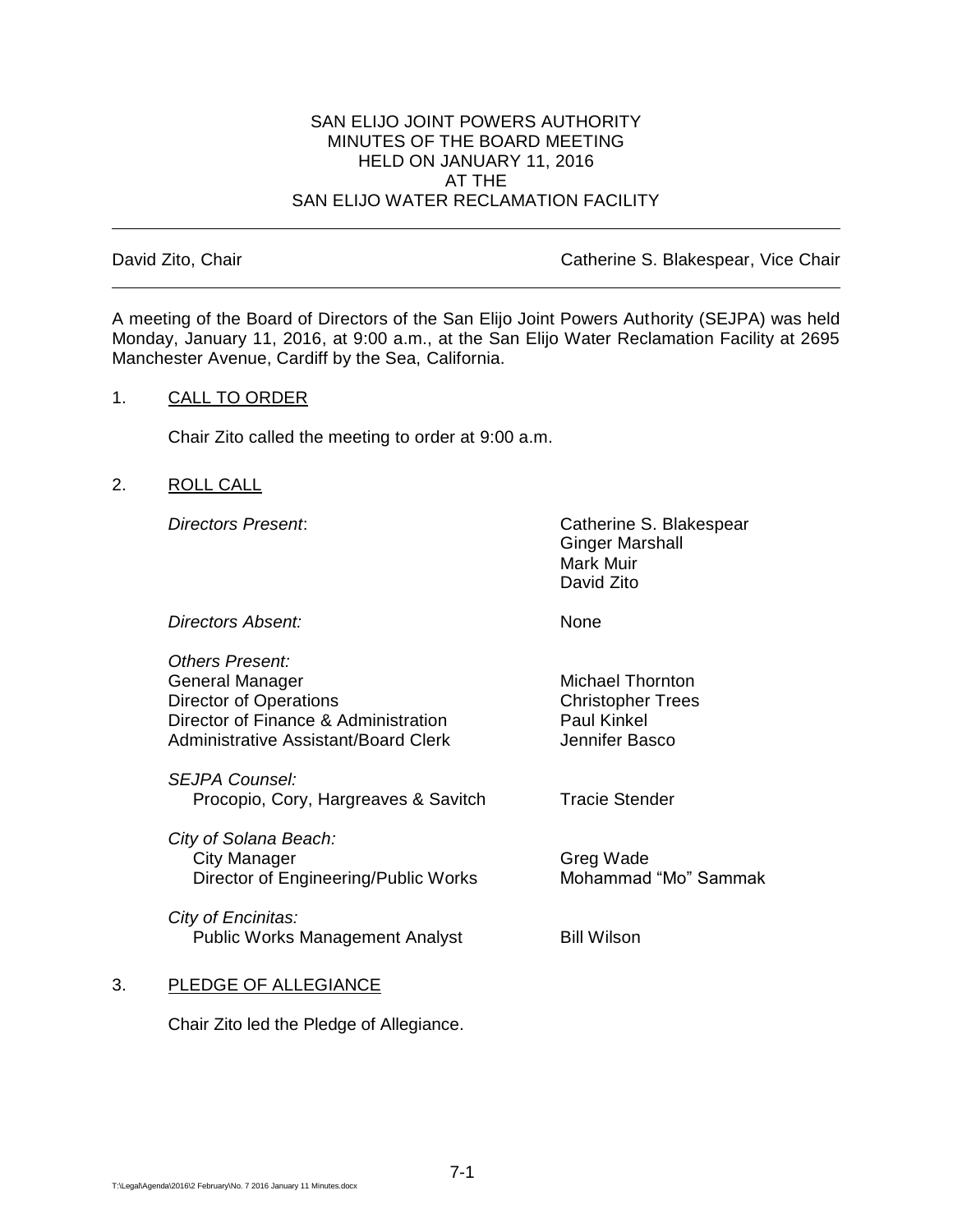## 4. ORAL COMMUNICATIONS

None

5. PRESENTATION OF AWARDS

None

## 6. CONSENT CALENDAR

Moved by Vice Chair Blakespear and seconded by Board Member Marshall to approve the Consent Calendar.

Motion carried with unanimous vote of approval.

Amended Consent Calendar:

| Agenda Item No. 7  | Approval of Minutes for the December 14, 2015 meeting                                          |
|--------------------|------------------------------------------------------------------------------------------------|
| Agenda Item No. 8  | Approval for Payment of Warrants<br>and<br>Monthly<br><b>Investment Report</b>                 |
| Agenda Item No. 9  | San Elijo Water Reclamation Facility Treated Effluent<br>Flows - Monthly Report                |
| Agenda Item No. 10 | San Elijo Joint Powers Authority Recycled Water Program<br>- Monthly Report                    |
| Agenda Item No. 11 | Professional Services Contract<br>Construction<br>for<br><b>Management Inspection Services</b> |
| Agenda Item No. 12 | Award of Contract for Professional Unmanned Aerial<br><b>Vehicle Videography Services</b>      |
| Agenda Item No. 13 | Approve Professional Engineering Services Agreement<br>for Trussell Technologies, Inc.         |

## 14. ITEMS REMOVED FROM CONSENT CALENDAR

None

## 15. ELECTION OF OFFICERS AND SCHEDULE OF BOARD MEETINGS

Moved by Chair Zito and seconded by Board Member Marshall to:

1. Appoint Catherine Blakespear as Chairperson for the 2016 SEJPA Board of Directors.

Motion carried with unanimous vote of approval.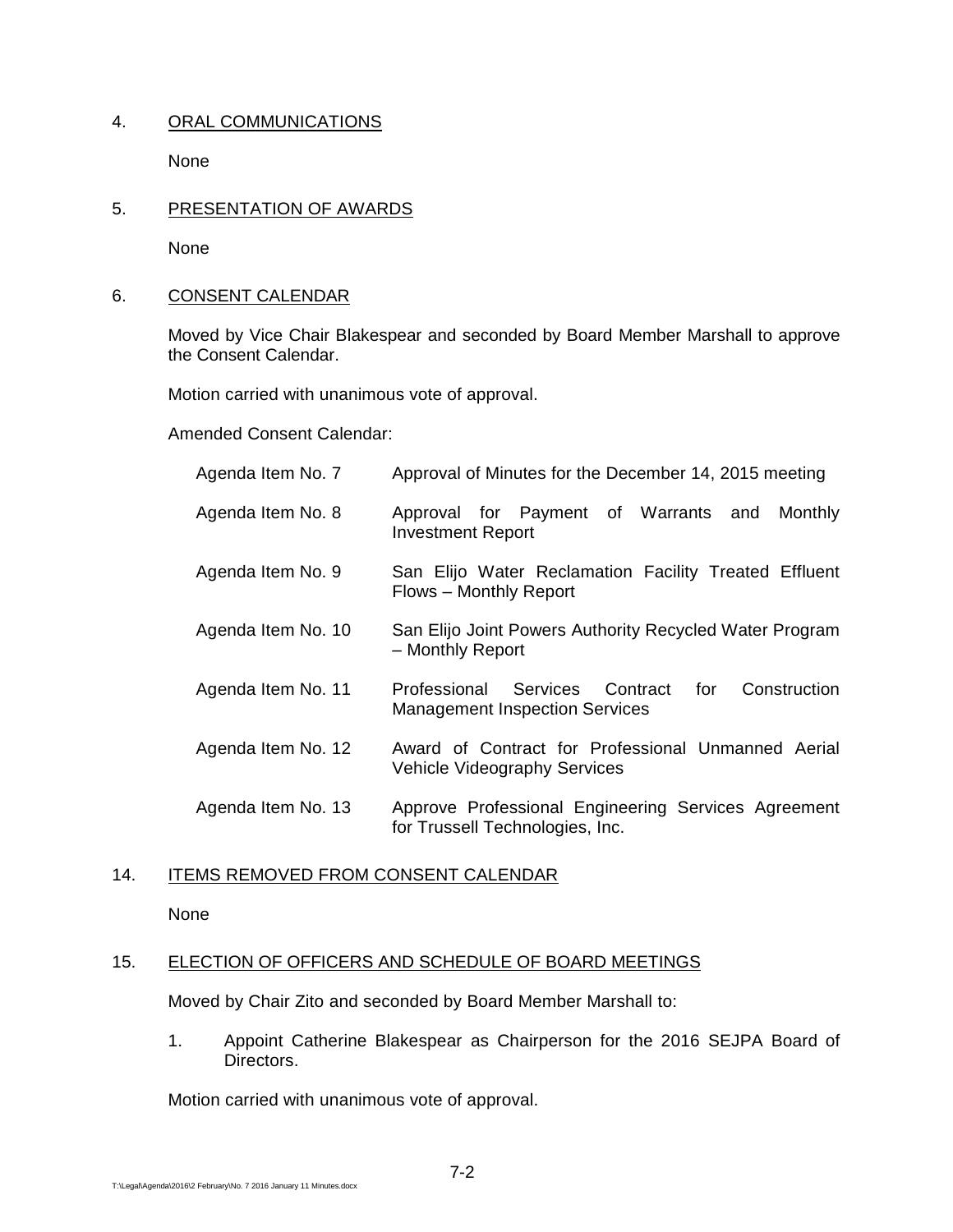Moved by Board Member Zito and seconded by Board Member Muir to:

2. Appoint Ginger Marshall as Vice Chair for the 2016 SEJPA Board of Directors.

Motion carried with unanimous vote of approval.

Moved by Board Member Muir and seconded by Board Member Zito to:

3. Establish the SEJPA regular meeting schedule for 2016 as the second Monday of each month, with the exception for the month of March, with no planned meeting for August, with the meeting location as the San Elijo Water Reclamation Facility.

Motion carried with unanimous vote of approval.

Chair Blakespear presided over the meeting after this motion and approval.

## 16. PROPOSED 2016 CLASSIFICATION AND COMPENSATION SCHEDULE

General Manager Thornton stated that the goal for the SEJPA is to offer salaries within 5 percent (plus or minus) of the market average. This allows for the SEJPA to develop a Classification and Compensation schedule that is market competitive and that provides some flexibility for addressing market demands. Staff reviewed the Classification and Compensation schedule that was presented to the Board of Directors at the December 2015 Board meeting, and to meet the stated goal, changes to the Classification and Compensation Schedule are required. The General Manager recommended pay range increases, new position classifications, and position eliminations. Pay range increases were recommended for the Director of Finance and Administration, Director of Operations, Mechanical Systems Supervisor, and the Sr. Laboratory Analyst. New Classifications include: SCADA Manager, Administration Assistant I, and Administration Assistant II. Eliminated Classifications include: Systems Integration Supervisor, Administration Assistant, and HR/Safety Administrator. Mr. Thornton stated that the SEJPA can outsource HR functions to the Encina Wastewater Authority through the employee-lease agreement.

The General Manager stated that the potential FY 2015-16 fiscal impact of the proposed Classification and Compensation Schedule is projected to be cost neutral. The proposed Classification and Compensation Schedule is consistent with the Approved FY 2015-16 Budget and has no anticipated financial impacts to the Member Agencies.

Moved by Board Member Zito and seconded by Chair Blakespear to:

1. Approve the proposed SEJPA Classification and Compensation Schedule and Organizational Chart.

Motion carried with unanimous vote of approval.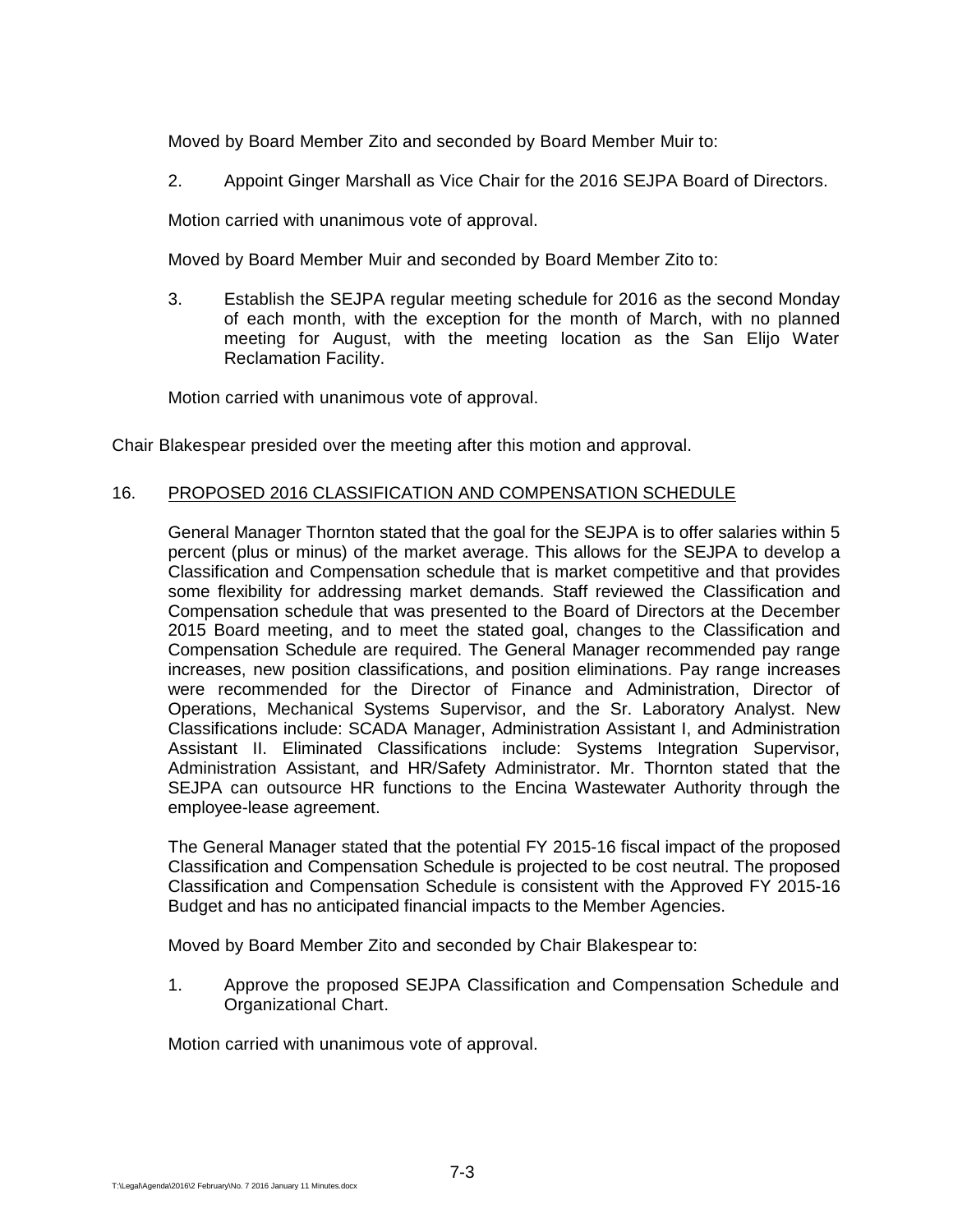## 17. SAN ELIJO OCEAN OUTFALL 2015 ANNUAL INSPECTION REPORT

Christopher Trees, Director of Operations gave a brief history of the San Elijo Ocean Outfall and presented the San Elijo Ocean Outfall Year 2015 Annual Inspection Report to the Board of Directors. Marine Taxonomic Services, Ltd. (MTS) completed the inspection this year and reported that the San Elijo Ocean Outfall was found to be in excellent overall condition. Mr. Trees briefly went over some recommendations for continued structural integrity and environmentally safe operation of the San Elijo Ocean Outfall, including completing a Remote Operated Vehicle (ROV) or rebreather dive survey of the diffuser section of the outfall pipe at least every two years.

Moved by Board Member Zito and seconded by Board Member Muir to:

1. Accept and file the San Elijo Ocean Outfall Year 2015 Annual Inspection Report prepared by Marine Taxonomic Services, Ltd.

Motion carried with unanimous vote of approval.

## 18. GENERAL MANAGER'S REPORT

General Manager Thornton informed the Board of Directors that SEJPA sent a letter to Caltrans regarding their I-5 widening project and the required relocation of SEJPA's recycled water pipelines. Under Streets and Highways Code Section 703, relocation of sewer pipelines is to be paid for by Caltrans. The SEJPA has an Agreement with Caltrans that states the SEJPA will pay for the relocation of these recycled water pipelines; however, the Streets and Highways Code Section 703 was not waived. The General Manager is waiting for a response from Caltrans.

Next the General Manager updated the Board of Directors on the planned regional bike path, which will run through the plant, and the Caltrans roundabout in front of the facility. The City of Encinitas is supportive of these projects.

Lastly, General Manager Thornton stated that the technical memorandum to examine the feasibility of a potable reuse project with San Dieguito Water District and Santa Fe Irrigation District has been completed. It will be presented to the Board of Directors at a future Board meeting.

#### 19. GENERAL COUNSEL'S REPORT

None

## 20. BOARD MEMBER COMMENTS

None